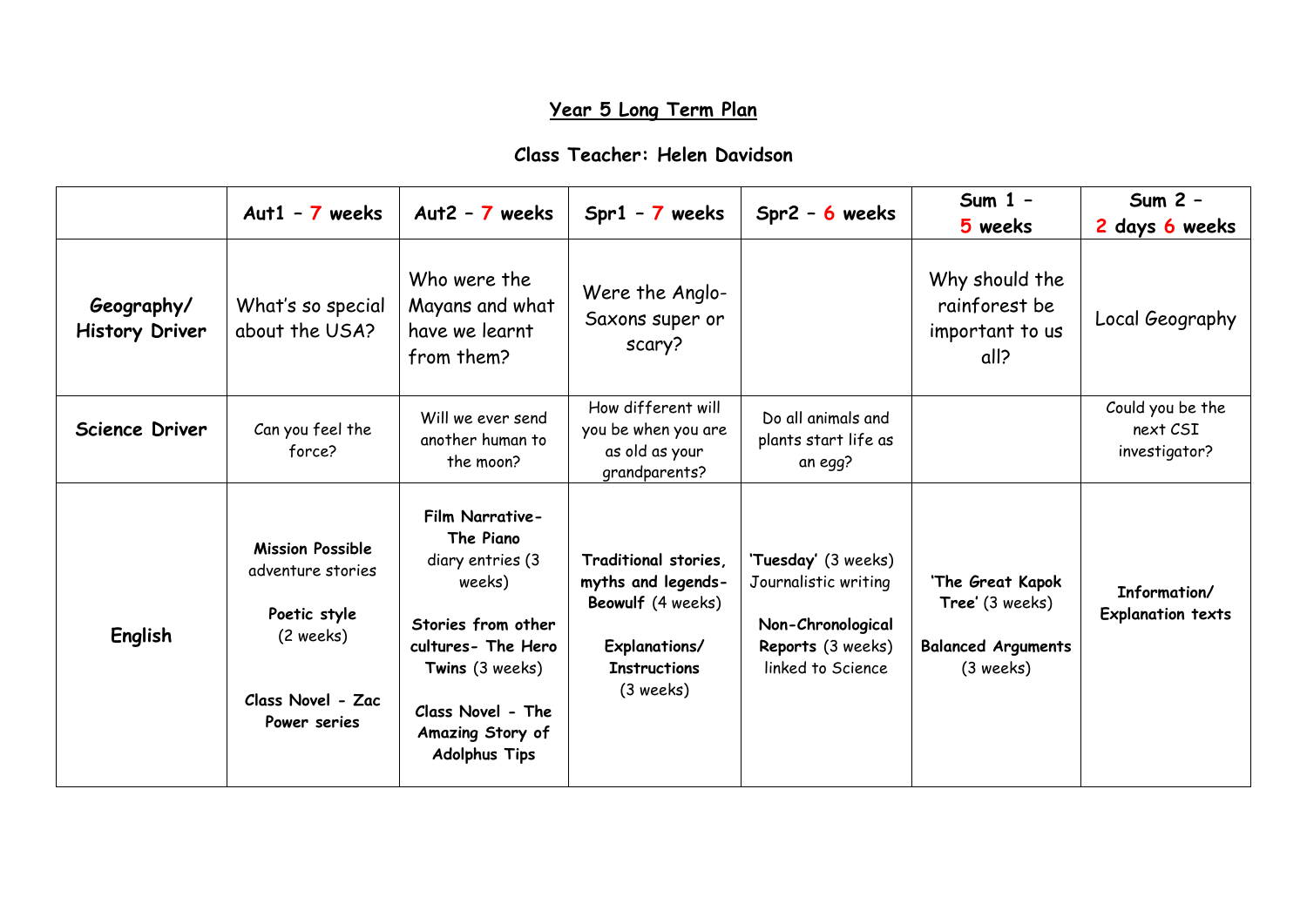| Maths                                                   | Number/ Place Value<br>Addition and<br>Subtraction<br>Multiplication and<br><b>Division</b> | Multiplication and<br><b>Division</b><br>Measures<br>Perimeter and Area<br><b>Statistics</b> | Multiplication and<br><b>Division</b><br>Fractions | Fractions<br>Decimals and<br>Percentages | Decimals<br>Properties of<br>Shapes                                  | Position and<br><b>Direction</b><br><b>Converting Measures</b><br>Volume |
|---------------------------------------------------------|---------------------------------------------------------------------------------------------|----------------------------------------------------------------------------------------------|----------------------------------------------------|------------------------------------------|----------------------------------------------------------------------|--------------------------------------------------------------------------|
| Computing                                               | Data Handling                                                                               | Programming                                                                                  | Multimedia                                         | Visual Media                             | Sound and Music                                                      | Information<br>Literacy                                                  |
| <b>DT</b>                                               | Food Technology<br>linked to Harvest                                                        | Mayan sculptures                                                                             | Design and make an<br>Anglo-Saxon<br>settlement    |                                          |                                                                      |                                                                          |
| Art                                                     | Andy Warhol study                                                                           | Mayan art                                                                                    |                                                    | Salvador Dali study                      | Andy Goldsworthy/<br>Simon Watts - 3D<br>art                         | Using natural<br>objects to create a<br>collage                          |
| <b>Music</b>                                            | Study of several<br>genres of American<br>music, past and<br>present                        | Singing - whole<br>school/ class                                                             | Singing - whole<br>school/ class                   | Singing - whole<br>school/ class         | Singing - whole<br>school/ class                                     | Singing - whole<br>school/ class                                         |
| <b>RE</b><br>Christianity/<br>Islam/<br>Sikhism/Judaism | Why are some places<br>and journeys special?                                                | cont'd<br>Autumn/Winter<br>Festivals<br>(Harvest/Light)                                      | What values are<br>shown in codes for<br>living?   | Should we forgive<br>others?             | What do Christians<br>believe about the<br>old and new<br>covenants? | continued                                                                |
| <b>PE</b>                                               | Swimming<br>Dance                                                                           | Swimming<br>Gymnastics                                                                       | Swimming<br>Badminton                              | Swimming<br><b>Netball</b>               | Swimming<br>Cricket                                                  | Swimming<br>Golf                                                         |
| <b>PSHE</b>                                             | What makes up<br>our identity?                                                              | What decisions can<br>people make with<br>money?                                             | How can we help in<br>an accident or<br>emergency? | How can friends<br>communicate safely?   | How can drugs<br>common to everyday                                  | What jobs would we<br>like?                                              |